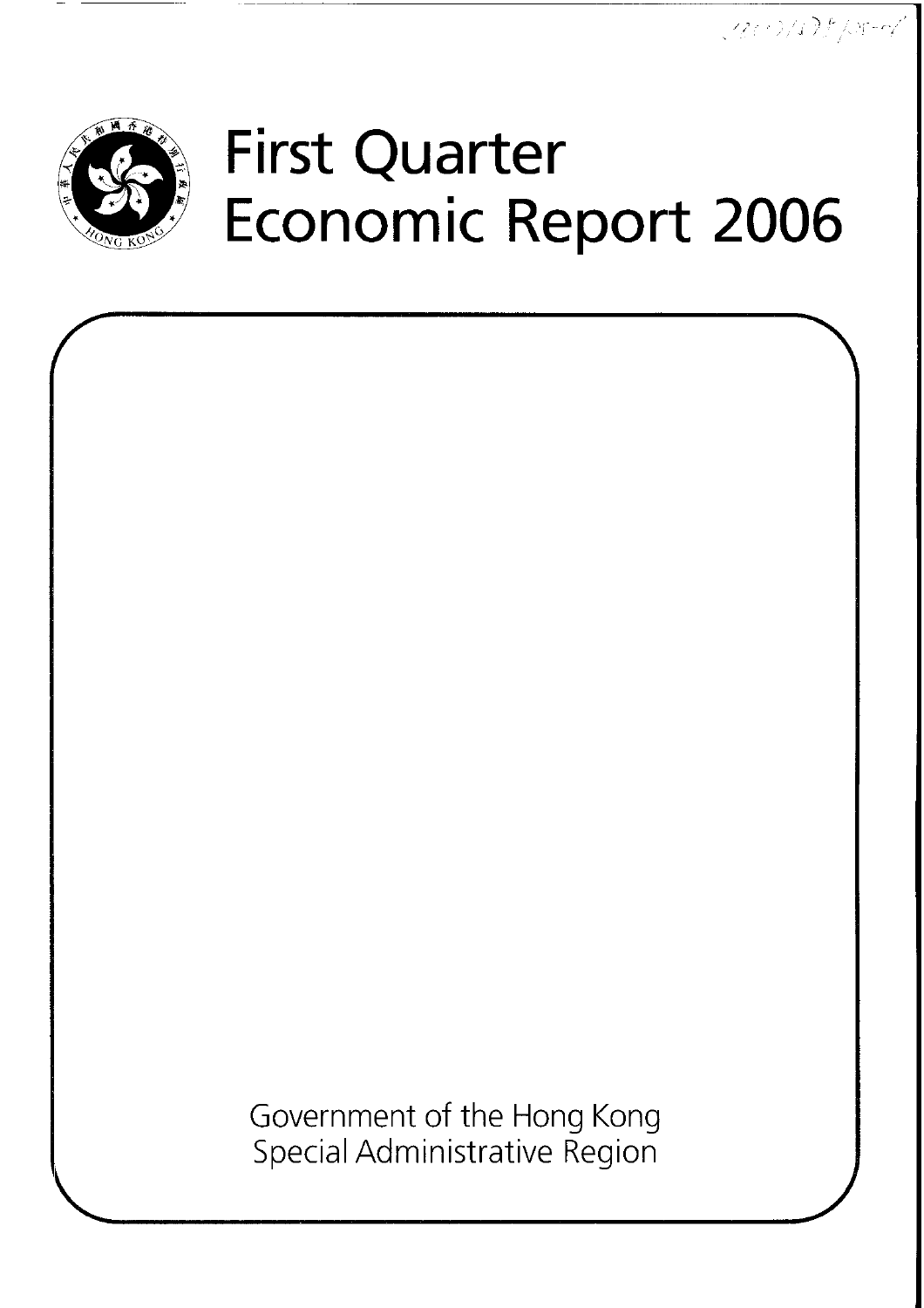A copy of this document is kept at the Legislative Council Library. Please contact the Legislative Council Library if you wish to refer to this document.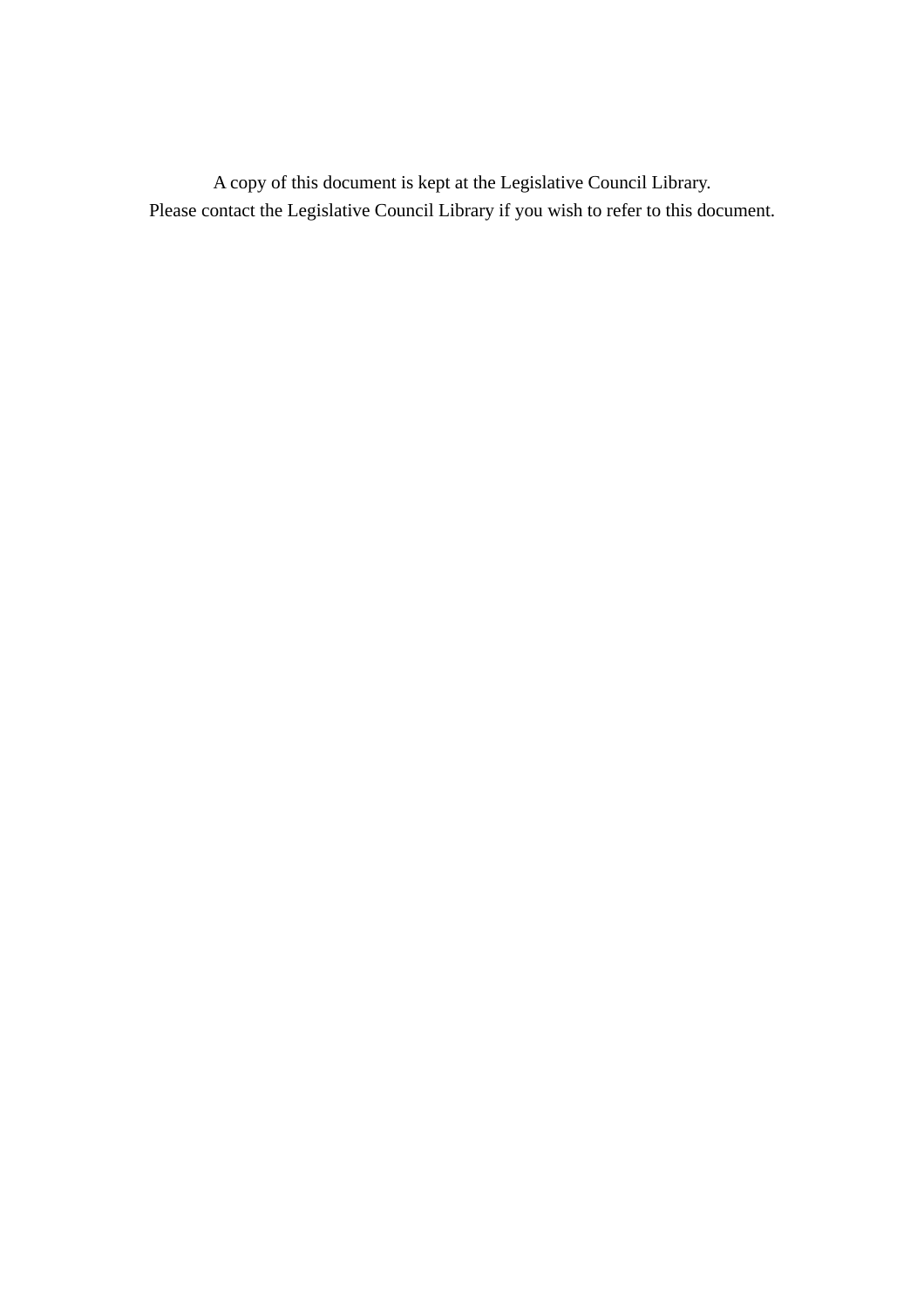## **Press Release**

(embargoed until 4:15 p.m. on 23 May 2006)

#### **Economic Situation in the First Quarter of 2006 and Latest GDP and Price Forecasts for 2006**

The Government released today (Tuesday) the First Quarter Economic Report 2006, together with the preliminary figures on Gross Domestic Product for the first quarter of 2006.

The Government Economist, Mr K C Kwok, described the economic situation in the first quarter of 2006 and provided the latest GDP and price forecasts for the year.

## **MAIN POINTS**

- ∗ The Hong Kong economy sustained its strong upturn in the first quarter of 2006, with GDP leaping by a stronger-than-expected 8.2% in real terms over a year earlier, following an already robust 7.5% growth (revised from the 7.6% estimate released on 22 February) in the preceding quarter. The economy expanded briskly on a broad front, driven by robust external trade, distinct pickup in consumer spending, as well as continued surge in investment in machinery and equipment. Thus, while external trade continues to boom, domestic demand is also playing an increasingly important role in the current economic upturn.
- ∗ Externally, notwithstanding various lingering uncertainties in the trading environment, merchandise exports continued to grow markedly in the first quarter, by 14.4% in real terms over a year earlier, thanks to surging intraregional trade, with the Mainland again as the key growth driver. Exports to the EU also fared well, while those to the US grew further. Exports of services were also robust, up 8.9% in real terms in the first quarter, with both offshore trade and inbound tourism growing distinctly further.
- ∗ On the domestic front, private consumption expenditure picked up to a 4.5% growth in real terms in the first quarter, on the back of improving employment incomes, but also boosted in part by stronger household balance sheet along with higher share prices and a reviving property market. Consumer sentiments remained largely upbeat, even though interest rates rose further during the quarter.
- ∗ Overall investment expenditure maintained strong growth momentum, up 8.5% in real terms in the first quarter. Expenditure on machinery and equipment remained the key growth driver, with a 23.3% growth, supported by higher corporate profits, briskly expanding business volume and sanguine economic outlook. Yet building and construction activity was still the laggard.
- ∗ Labour market conditions continue to improve, with the seasonally adjusted unemployment rate now down to a 4 1/2-year low of 5.2% in the first quarter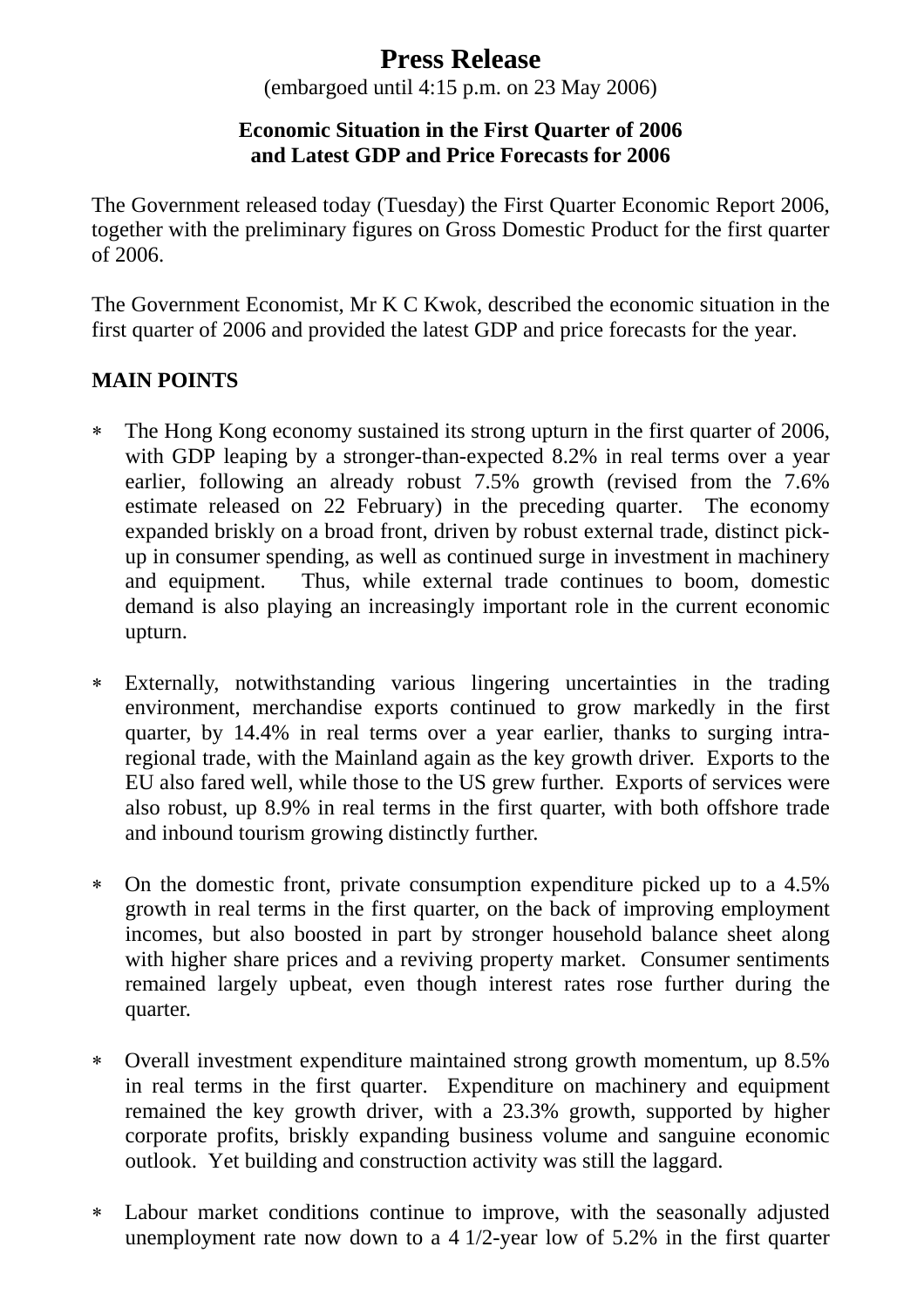and further to 5.1% in February-April. Since the trough in 2003, some 240 000 additional jobs have been created. The number of long-term unemployed has also come down markedly, indicating that many of those who had difficulties in finding jobs in the past are now being absorbed back into the labour market gradually. Labour incomes are increasing and more job openings are now available, thanks to the economic upturn.

- ∗ Consumer price inflation remained benign, running at 1.6% year-on-year in the first quarter. The successive rises in private housing rentals over the past two years have begun to creep into consumer prices to a greater extent. Yet inflationary pressure has been mitigated by the easing in import prices of food and consumer goods. Also, despite rising rentals and wages, the cost pressure from these two cost elements was not that significant when viewed against the concurrent surge in business turnover and also the rapid labour productivity growth stemming from the hefty investment in machinery and equipment.
- ∗ On the near-term economic prospects, locally, consumption looks set to hold up rather well, along with better job prospects and rising employment incomes. Investment in plant and equipment seems likely to increase further in tandem with the much improved corporate profits and also to cater for the growth in business. But construction is likely to remain weak in the near term, thereby capping the upside of overall investment.
- ∗ Although the global economy continued to show a fairly strong performance in the first quarter, the external environment is still much clouded by various downside risks viz. recent hike in oil prices to around US\$70/barrel; rising US interest rates; avian flu; global trade imbalances; and lately, the tightening measures in the Mainland. Some of these risks in fact have intensified recently from the situation a few months earlier. How these various risk factors will play out is critical to Hong Kong's trade and economic performance in the coming quarters.
- ∗ Given the exceptionally strong GDP outturn of an 8.2% growth in the first quarter of 2006, the Hong Kong economy should have little difficulty in attaining the forecast GDP growth of 4-5% as released in the Budget round. Indeed, as the prospects for the global economy are still largely positive, there could be some upsides from the external side. However, in view of the wide range of uncertainties still prevailing in the external environment as well as the recent volatilities in the international financial markets, it is more prudent to maintain the forecast GDP growth for 2006 unchanged at 4-5% in the present round, pending a full update in the next round three months from now.
- ∗ As to the inflation outlook, consumer price inflation, though creeping up, is likely to be still at a moderate and healthy level for 2006 as a whole. To take on board the release of the new 2004/05-based Composite CPI series, which is on average about 0.4 percentage point lower than the old 1999/00 series, the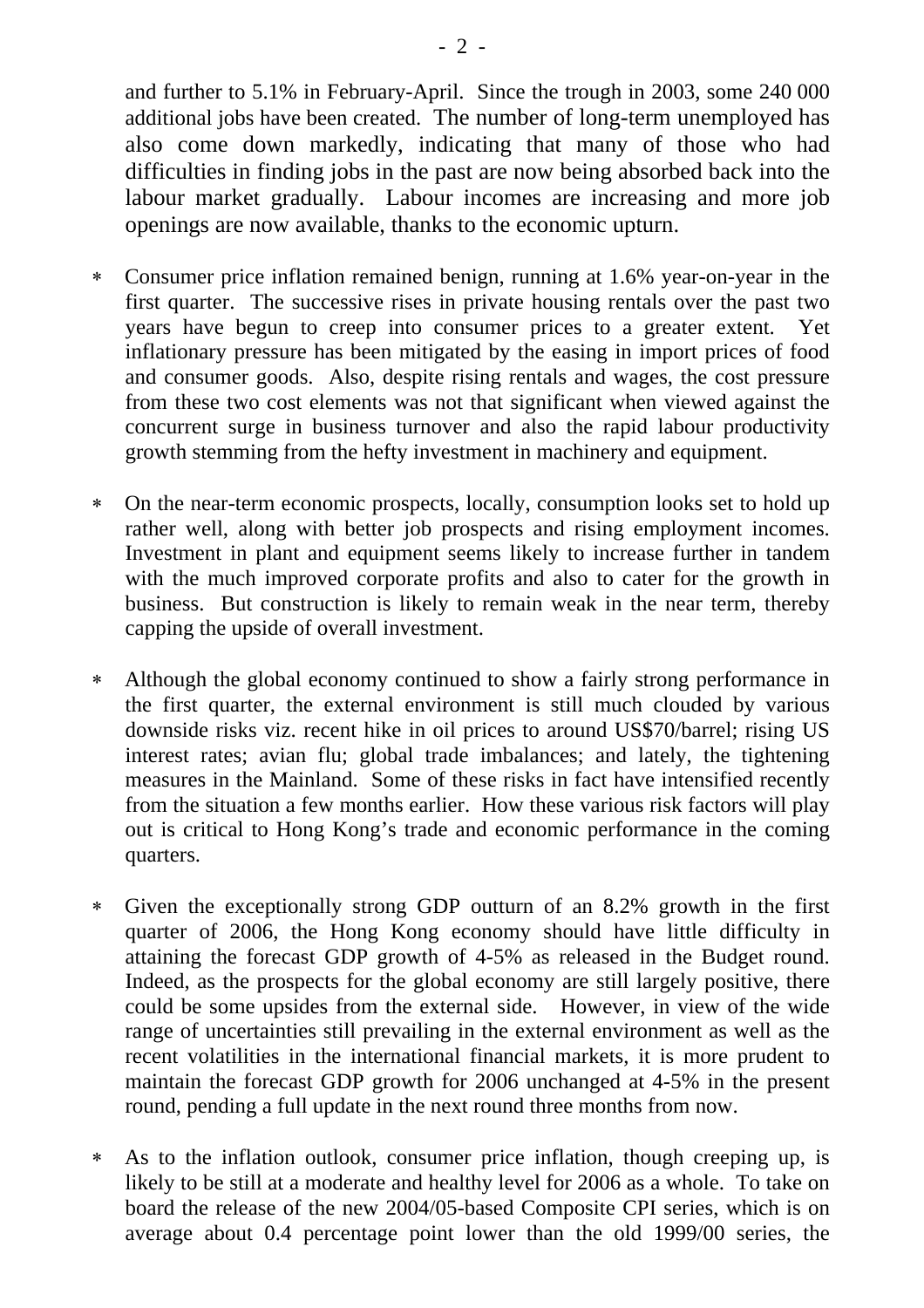forecast rate of increase in the Composite CPI for 2006 as a whole is revised down slightly, from 2.3% to 2%. As to the forecast rate of change in the GDP deflator, it is kept unchanged at  $0.5\%$ .

#### **DETAIL**

#### **GDP**

 According to the preliminary figure on the *Gross Domestic Product (GDP)* released today by the Census and Statistics Department, GDP grew robustly by 8.2% in real terms in the first quarter of 2006 over a year earlier, following a 7.3% growth (same as in the earlier release) for 2005 as a whole and an 8.6% strong growth in 2004. On a seasonally adjusted quarter-to-quarter comparison, GDP expanded for the eleventh straight quarter, by 2.4% in real terms in the first quarter of 2006 (*Chart*).

2. The latest figures on GDP and its major expenditure components up to the first quarter of 2006 are presented in *Table 1*. Developments in different segments of the economy in the first quarter of 2006 are described below.

#### **External trade**

3. External trade continued to thrive on entering 2006, thanks to the strong global economy and surging intra-regional trade, with the Mainland again as the key growth driver. Exports to the EU also fared well, while those to the US grew further. Re-exports continued to surge, a manifestation of the key role of Hong Kong facilitating trade flows between the Mainland and the rest of the world. Domestic exports also grew markedly further, continuing the trend that started in mid-2005. *Total exports of goods* accelerated to a 14.4% growth in real terms in the first quarter of 2006 over a year earlier, following an 11.2% increase in 2005. On a seasonally adjusted quarter-to-quarter comparison, total exports of goods rose further by 2.2% in real terms in the first quarter, similar to that in the preceding quarter.

4. *Exports of services* were likewise robust in the first quarter, up 8.9% in real terms, after an 8.7% growth for 2005 as a whole, underpinned by vibrant offshore trade and further strong growth in inbound tourism. On a seasonally adjusted quarter-to-quarter comparison, exports of services rose by 0.8% in the first quarter, following a 1.1% increase in the preceding quarter.

#### **Domestic sector**

5. Domestic demand is playing an increasing role in the current economic upturn, a sign that the economic recovery has become more entrenched. Consumer demand picked up again in the first quarter of 2006, supported by rising employment incomes and the better performance of the property and stock markets. Consumer sentiments remained largely upbeat, although interest rates rose further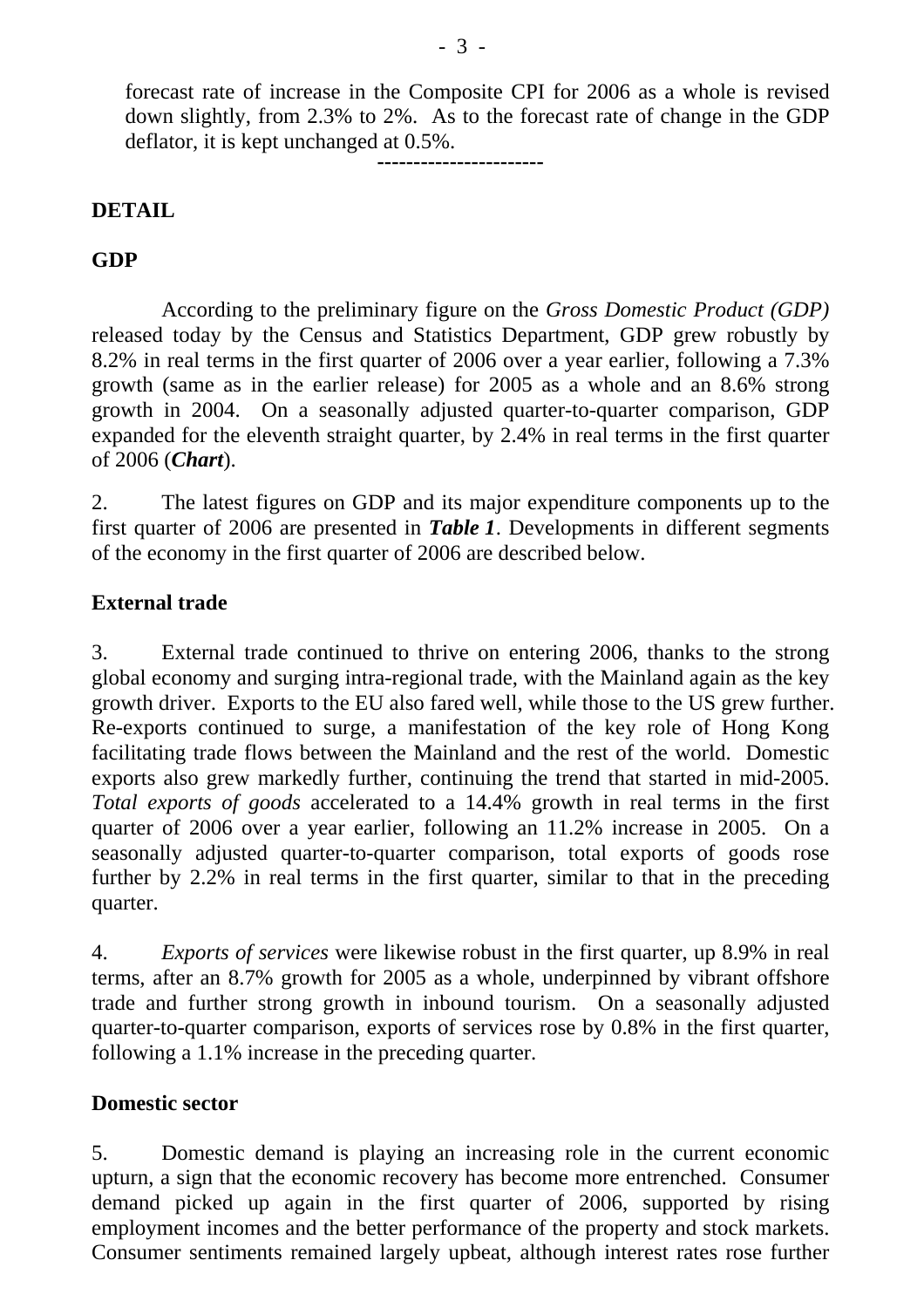during the quarter. *Private consumption expenditure* rose by 4.5% in real terms in the first quarter over a year earlier, up from the 3.4% growth for 2005 as a whole. On a seasonally adjusted quarter-to-quarter comparison, private consumption expenditure likewise accelerated, to a 1.7% growth in real terms in the first quarter, from a 0.9% growth in the preceding quarter.

6. Overall investment spending in terms of the *gross domestic fixed capital formation* sustained a distinct growth at 8.5% in real terms in the first quarter, similar to the momentum in the preceding quarter but distinctly faster than that of 4.1% for 2005 as a whole. Expenditure on machinery and equipment remained the key driver of overall investment growth, surging by 23.3% in the first quarter, reflecting the strong investor confidence on business outlook as well as the need to expand capacity to capture the sustained increase in business opportunities. Building and construction activity was however still sluggish, falling by 8.7% in the first quarter, dragged mainly by the fall-off in public sector construction along with the winding down of such major projects as the Shenzhen-Hong Kong Western Corridor and Deep Bay Link.

#### **The labour sector**

7. The labour market continued to improve in the first quarter. The *seasonally adjusted unemployment rate* fell to a 4 1/2-year low of 5.2% in the first quarter and further to 5.1% in February - April. Since the trough of 2003, some 240 000 additional jobs were created at all levels of the occupational hierarchy and across different service sectors. The number of long-term unemployed persons also came down markedly, from the peak of 93 000 in 2003 to about 46 000 in February - April 2006. Reflecting improving demand for labour, the total number of job vacancies in the private sector continued to surge in December 2005 over a year ago, and labour incomes also rose further.

#### **Prices**

8. Consumer price inflation remained benign, with the *Composite Consumer Price Index* rising by 1.6% in the first quarter of 2006 over a year earlier, slightly up from the 1.3% increase in the preceding quarter (by reference to the new 2004/05 based CPI series). The successive rises in private housing rentals have begun to creep into consumer prices to a greater extent. Yet inflationary pressure was mitigated by the concurrent easing in import prices of food and consumer goods, thanks to a continued fall in the prices of food imported from the Mainland as well as the earlier appreciation of the Hong Kong dollar along with the US dollar. Also, despite rising rentals and wages, the cost pressure from these two cost elements was not that significant when viewed against the concurrent surge in business turnover and also the rapid labour productivity growth stemming from machinery and equipment investment. On a seasonally adjusted quarter-to-quarter comparison, the Composite CPI showed a 0.4% increase in the first quarter, following a 0.5% increase in the preceding quarter. As to the *GDP deflator*, it eased back again to a slight 0.4% decline in the first quarter over a year earlier, having registered a 0.7%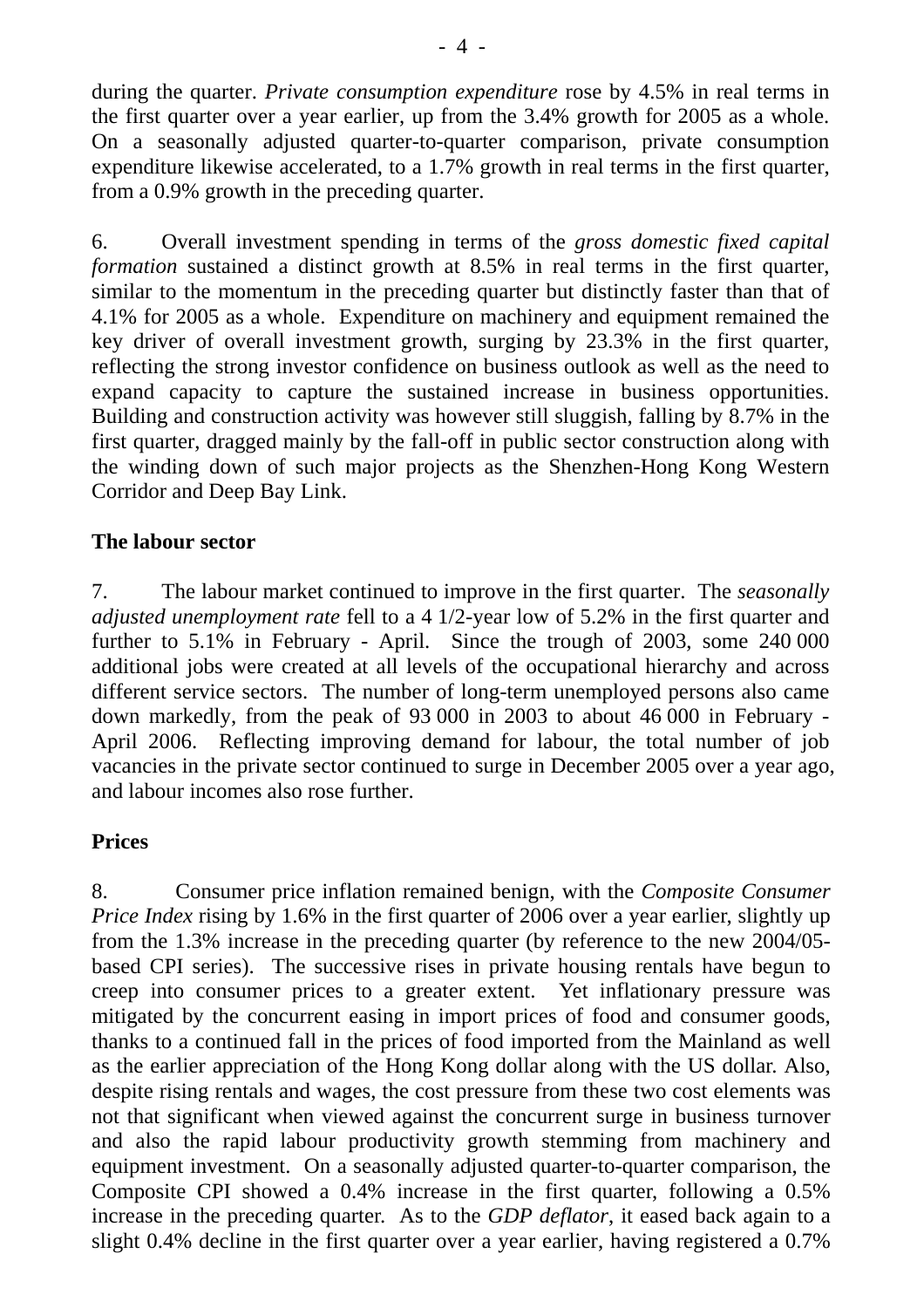increase in the preceding quarter. While local consumer prices were climbing up, there was a renewed slackening in the terms of trade resulting from a fall-off in export prices.

#### **Latest GDP and price forecasts for 2006**

9. Locally, consumption looks set to hold up rather well, in tandem with better job prospects and rising employment incomes. Investment in plant and equipment seems likely to increase further in tandem with the much improved corporate profits and also to cater for the growth in business. But construction activity is likely to remain weak in the near term, thereby capping the upside of overall investment.

10. Externally, notwithstanding the increase in oil prices and higher interest rates, the global economy continued to show a fairly strong performance in the first quarter of 2006, providing significant growth impetus to Hong Kong's external trade. The US economy grew at an above-trend rate in the first quarter; the Japanese economy was on track to a sustained recovery; and the EU economies were also improving. The Mainland economy was particularly buoyant. The trade boom throughout the region had led to a surge in intra-regional trade and hence solid growth in most other Asian economies.

11. Although the performance of the global economy in the first quarter was unexpectedly strong, the external environment is still much clouded by various downside risks viz. recent hike in oil prices to around US\$70/barrel; rising US interest rates; avian flu; global trade imbalances; and lately, the tightening measures in the Mainland. Some of these risks in fact have intensified recently from the situation a few months earlier. How these various risk factors will play out is critical to Hong Kong's trade performance and hence Hong Kong's overall economic growth in the coming quarters.

12. Given the exceptionally strong GDP outturn of an 8.2% growth in the first quarter of 2006, the Hong Kong economy should have little difficulty in attaining the forecast GDP growth of 4-5% as released in the Budget round. Indeed, as the prospects for the global economy are still largely positive, there could be some upsides from the external side. However, in view of the wide range of uncertainties still prevailing in the external environment as well as the recent volatilities in the international financial markets, it is more prudent to maintain the forecast GDP growth for 2006 unchanged at 4-5% in the present round, pending a full update in the next round three months from now *(Table 2)*. For comparison, the forecasts of Hong Kong's GDP growth by a selection of international organisations and local analysts are summarised in *Table 3*.

13. As to outlook for consumer price inflation, the actual outturn of consumer price inflation so far was in line with the earlier expectations. Consumer price inflation, though creeping up progressively along with the brisk pace of economic expansion, is likely to be still benign for 2006 as a whole. To take on board the release of the new 2004/05-based Composite CPI series, which is on average about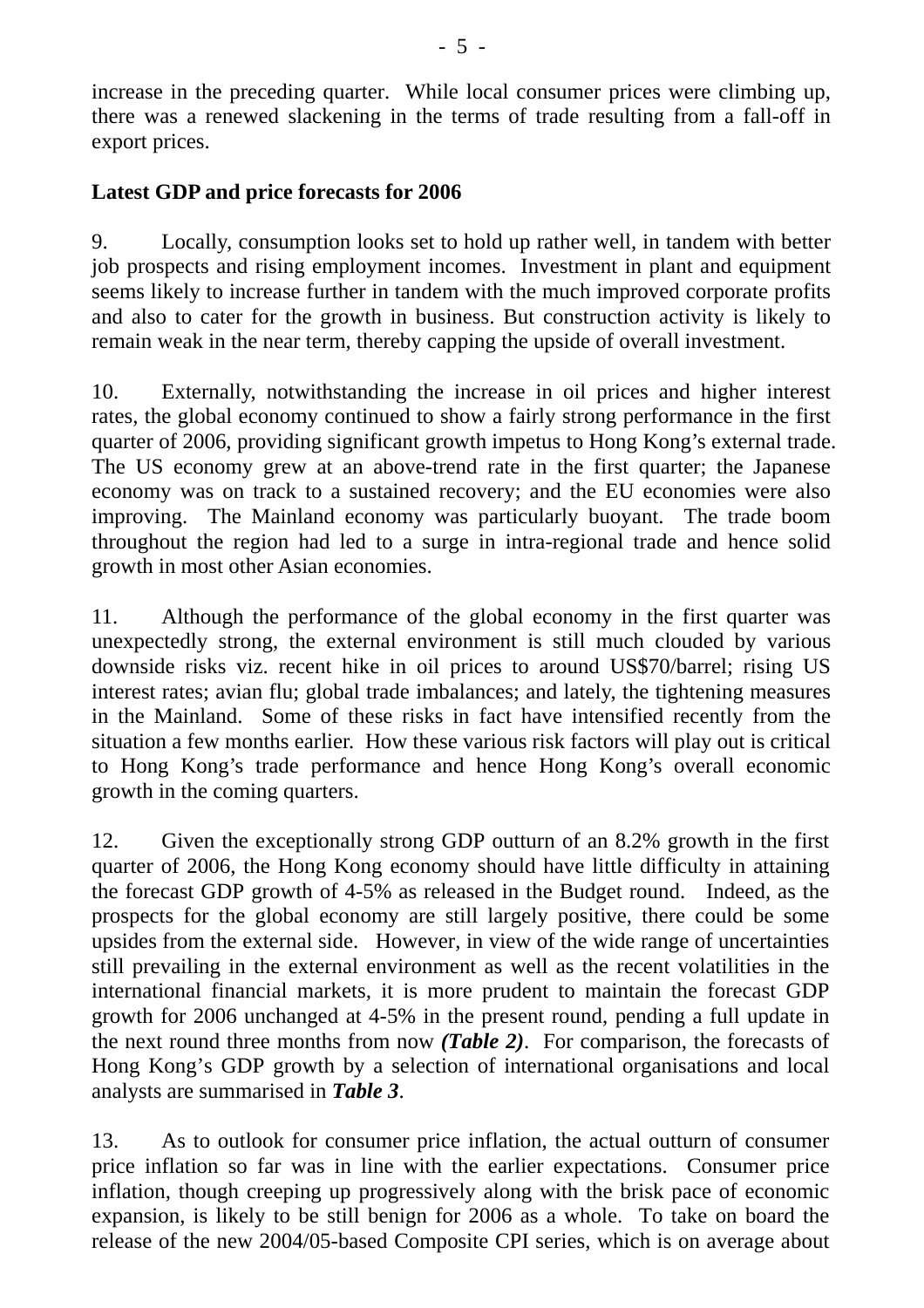0.4 percentage point lower than the old 1999/00 series, the forecast rate of increase in the *Composite CPI* for 2006 as a whole is revised slightly down, from 2.3% to 2%. The refinement is entirely due to the technical revision of the CPI series, as the earlier forecast of 2.3% was made by reference to the old 1999/00-based CPI series, whereas the latest forecast is made by reference to the newly released 2004/05-based CPI series. As to the forecast rate of change in the *GDP deflator* for 2006 as a whole, it is kept unchanged at 0.5%, with the effect of rising local prices hopefully cushioning somewhat the continuing drag from the terms of trade.

(The First Quarter Economic Report 2006 can now be purchased on-line at http://www.statisticalbookstore.gov.hk, or by calling the Publications Sales Section of the Information Services Department (ISD) at 2537 1910. The hard copy of the report is available for sale at \$74 per copy (15% discount offered if purchased on-line), yet with a postage charge. The download version of the report is available for sale at a 25% discount.)

(The GDP figures up to the First quarter of 2006 are published in the Report of the Gross Domestic Product, First Quarter 2006, which can also be purchased on-line at http://www.statisticalbookstore.gov.hk, or by calling the Publications Sales Section of ISD. The hard copy of the report is available for sale at \$36 per copy (15% discount offered if purchased on-line), yet with a postage charge. The download version of the report is available for sale at a 25% discount.)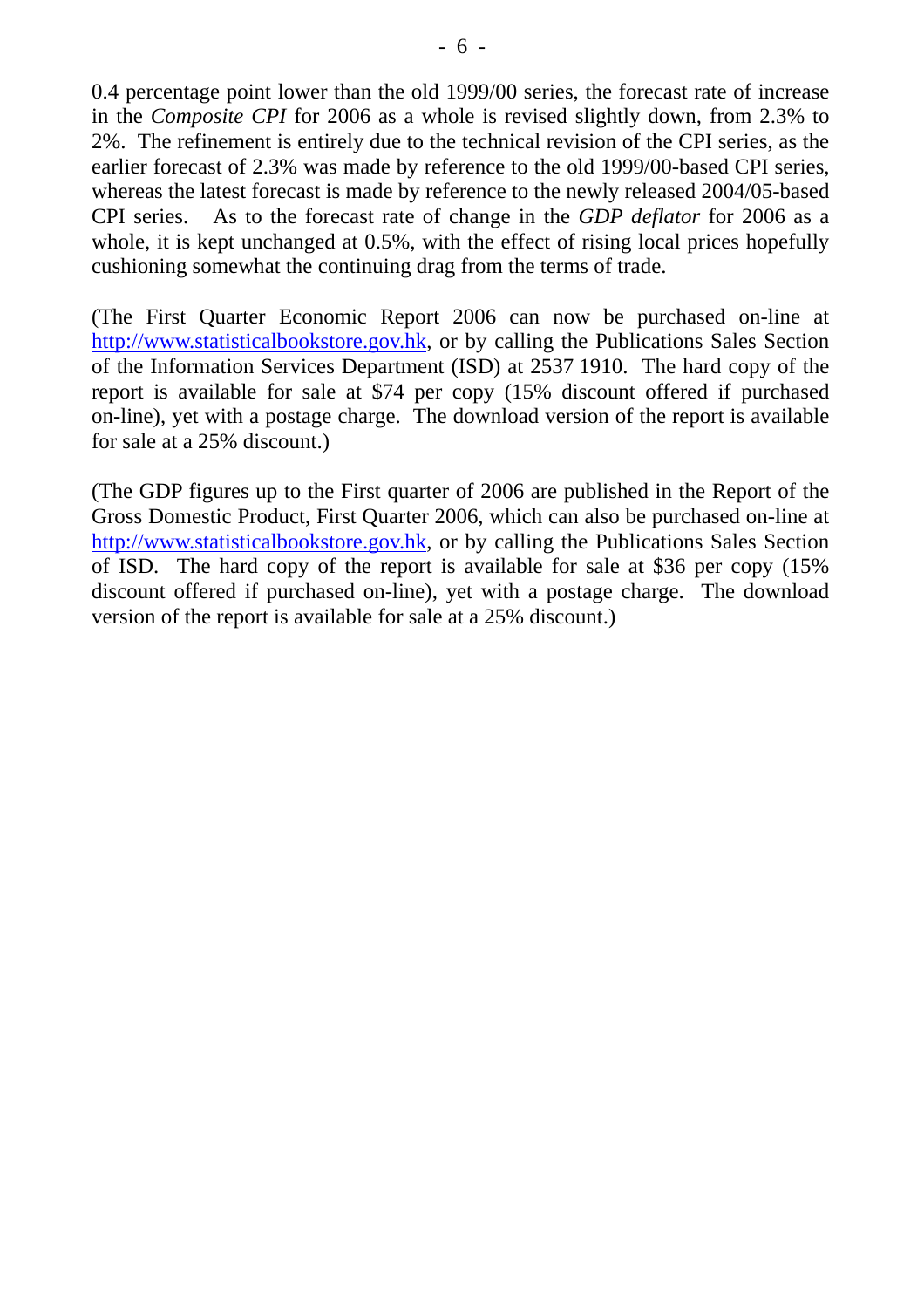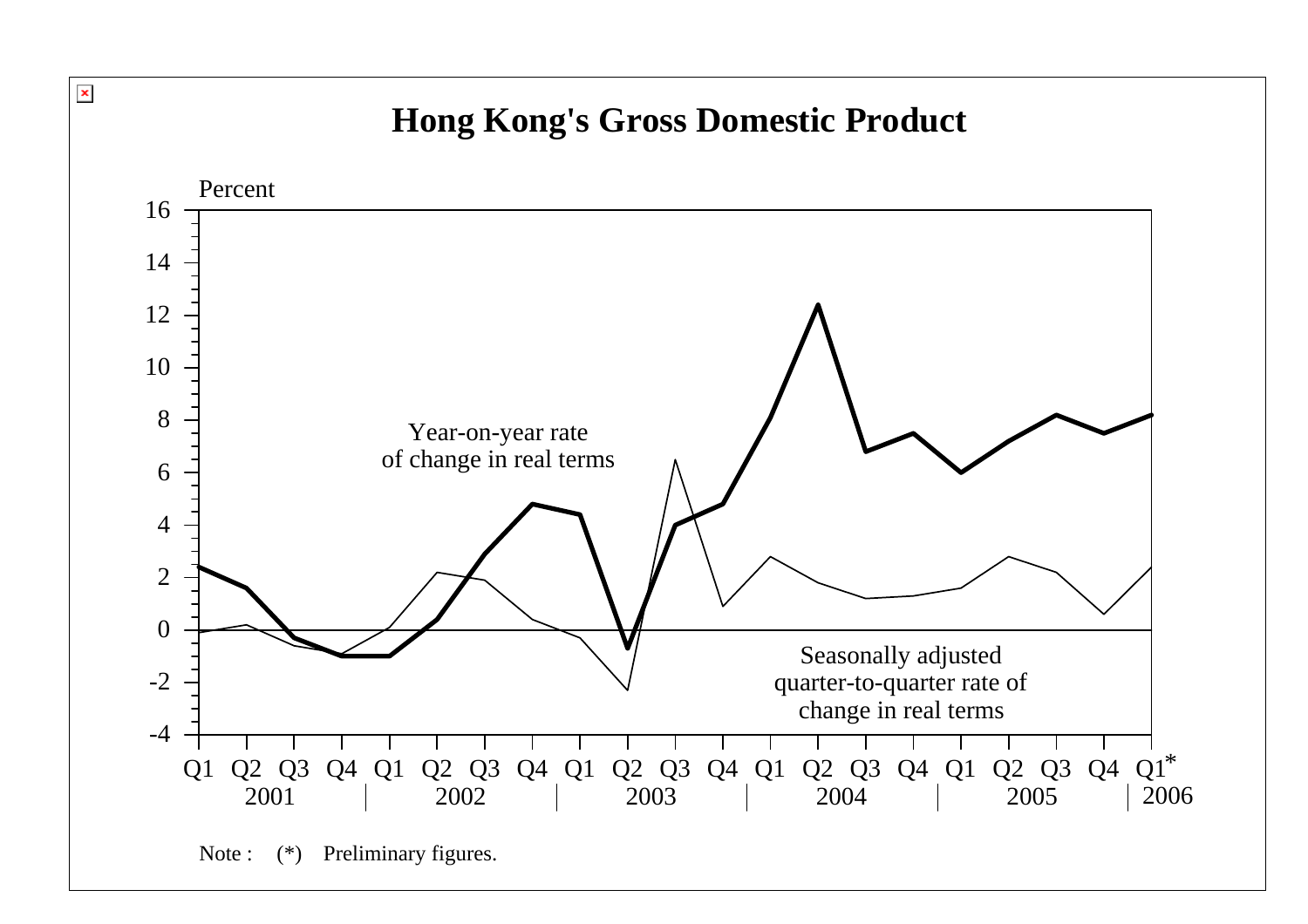#### **Table 1**

| <b>Gross Domestic Product and its main expenditure components</b> |
|-------------------------------------------------------------------|
| and the main price indicators                                     |
| (year-on-year rate of change $(\%))$                              |

|                                                                        | $2004$ <sup>#</sup> | $2005$ <sup>#</sup> | 2005               |                    |                 | 2006                                |                                     |
|------------------------------------------------------------------------|---------------------|---------------------|--------------------|--------------------|-----------------|-------------------------------------|-------------------------------------|
|                                                                        |                     |                     | $\Omega^*$         | $Q2^*$             | $Q3^{\#}$       | ${\bf Q4}^{\#}$                     | $\mathbf{Q1}^+$                     |
| Change in real terms of GDP and<br>its main expenditure components (%) |                     |                     |                    |                    |                 |                                     |                                     |
| Private consumption<br>expenditure                                     | 7.3                 | 3.4                 | 4.1<br>(0.4)       | 2.4<br>(0.5)       | 3.6<br>(1.3)    | 3.4<br>(0.9)                        | 4.5<br>(1.7)                        |
| Government consumption<br>expenditure                                  | 0.7                 | $-3.1$              | $-4.6$<br>$(-2.6)$ | $-2.3$<br>$(-0.7)$ | $-1.6$<br>(0.3) | $-3.8$<br>$(-1.0)$                  | 1.3<br>(2.7)                        |
| Gross domestic fixed<br>capital formation                              | 3.0                 | 4.1                 | 0.4<br>(N.A.)      | 4.9<br>(N.A.)      | 2.8<br>(N.A.)   | 8.4<br>(N.A.)                       | 8.5<br>(N.A.)                       |
| of which:                                                              |                     |                     |                    |                    |                 |                                     |                                     |
| Building and construction                                              | $-11.7$             | $-6.1$              | $-1.0$             | $-7.5$             | $-5.2$          | $-10.7$                             | $-8.7$                              |
| Machinery, equipment and<br>computer software                          | 11.0                | 10.6                | 0.8                | 10.7               | 7.1             | 24.0                                | 23.3                                |
| Total exports of goods                                                 | 15.3                | 11.2                | 8.9<br>(0.1)       | 11.1<br>(6.0)      | 12.8<br>(3.1)   | 11.4<br>(2.2)                       | 14.4<br>(2.2)                       |
| Imports of goods                                                       | 14.1                | 8.6                 | 3.8<br>(1.9)       | 7.0<br>(5.1)       | 11.0<br>(2.2)   | 12.0<br>(2.6)                       | 14.0<br>(3.3)                       |
| Exports of services                                                    | 17.9                | 8.7                 | 8.7<br>(0.4)       | 9.1<br>(2.4)       | 8.9<br>(4.3)    | 8.2<br>(1.1)                        | 8.9<br>(0.8)                        |
| Imports of services                                                    | 14.6                | 2.9                 | 6.0<br>$(-2.1)$    | $-0.1$<br>(3.7)    | 3.5<br>(0.7)    | 2.3<br>$(-0.3)$                     | 4.8<br>(0.9)                        |
| <b>Gross Domestic Product</b>                                          | 8.6                 | 7.3                 | 6.0<br>(1.6)       | 7.2<br>(2.8)       | 8.2<br>(2.2)    | 7.5<br>(0.6)                        | 8.2<br>(2.4)                        |
| Change in the main<br>price indicators $(\%)$                          |                     |                     |                    |                    |                 |                                     |                                     |
| <b>GDP</b> deflator                                                    | $-3.6$              | $-0.2$              | $-1.4$<br>(0.1)    | $-0.6$<br>(0.2)    | 0.2<br>$(*)$    | 0.7<br>(0.5)                        | $-0.4$<br>$(-1.2)$                  |
| <b>Composite Consumer Price</b><br><b>Index</b>                        | $-0.4$              | 1.0                 | 0.4<br>(0.1)       | 0.8<br>(0.3)       | 1.4<br>(0.3)    | $1.3^\circ$<br>$(0.5)$ <sup>@</sup> | $1.6^\circ$<br>$(0.4)$ <sup>@</sup> |
| <i>Change in nominal GDP</i> $(\%)$                                    | 4.7                 | 7.0                 | 4.6                | 6.6                | 8.4             | 8.2                                 | 7.8                                 |

Notes : (#) Revised figures.

- (+) Preliminary figures.
- ( ) Seasonally adjusted quarter-to-quarter rate of change.
- N.A. Not applicable, as no clear seasonal pattern is found in gross domestic fixed capital formation, due to the presence of considerable short-term fluctuations.
	- (@) By reference to the new 2004/05-based CPI series.
	- (\*) Change of less than 0.05%.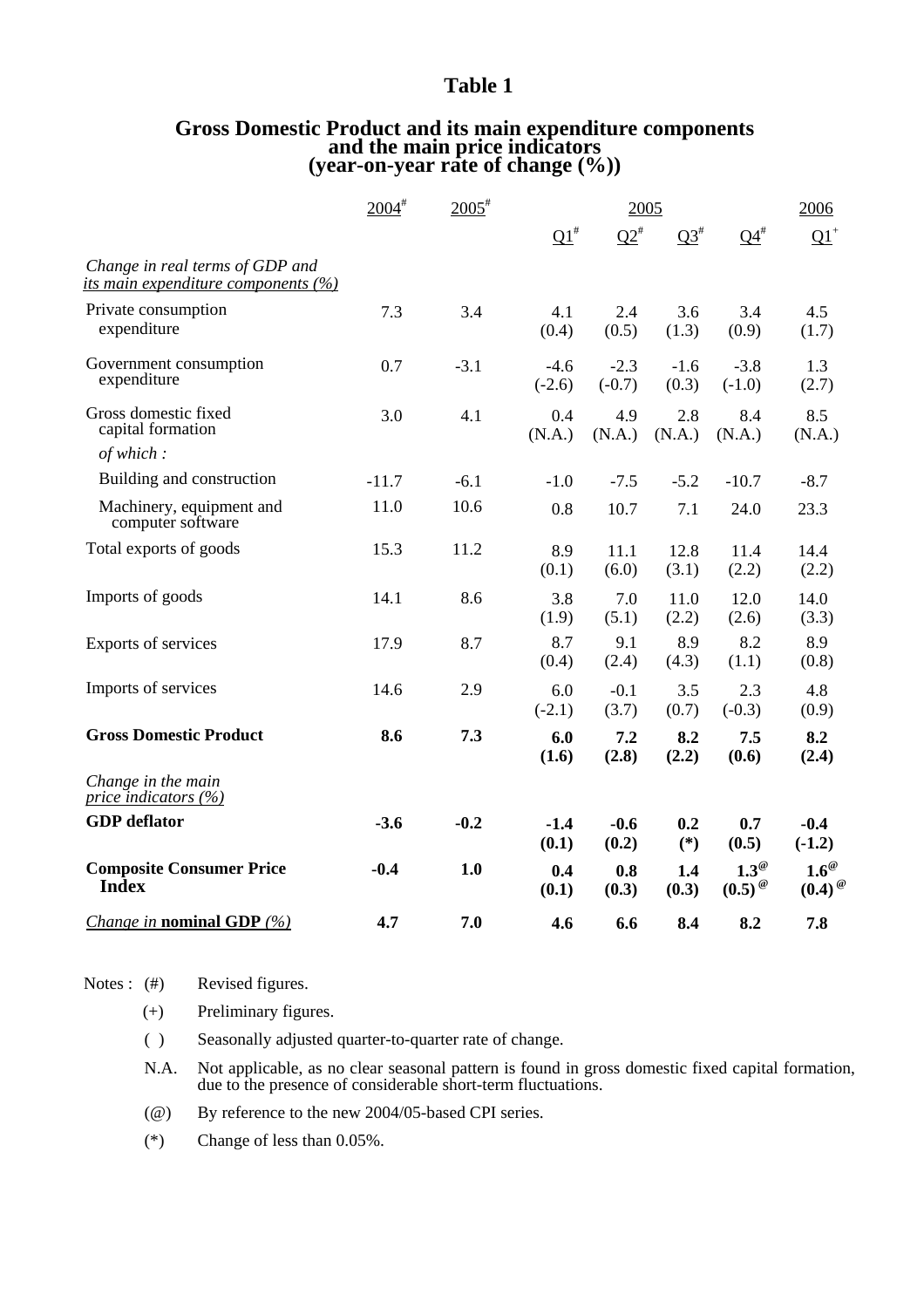### **Table 2**

## **Latest economic forecasts for 2006 (year-on-year rate of change (%))**

|                                       | Forecasts<br>for $2006$<br>as released<br>on 22.2.2006<br>(% ) | Latest<br>forecasts<br>for $2006$<br>released<br>on 23.5.2006<br>(% ) |
|---------------------------------------|----------------------------------------------------------------|-----------------------------------------------------------------------|
| <b>Gross Domestic Product (GDP)</b>   |                                                                |                                                                       |
| Real GDP                              | 4 to 5                                                         | 4 to 5                                                                |
| <b>Nominal GDP</b>                    | 4.5 to 5.5                                                     | 4.5 to 5.5                                                            |
| <b>Composite Consumer Price Index</b> | $2.3^*$                                                        | $2.0^{*}$                                                             |
| <b>GDP</b> Deflator                   | 0.5                                                            | 0.5                                                                   |

Notes : (\*) By reference to the old 1999/2000-based CPI series.

(#) By reference to the new 2004/2005-based CPI series.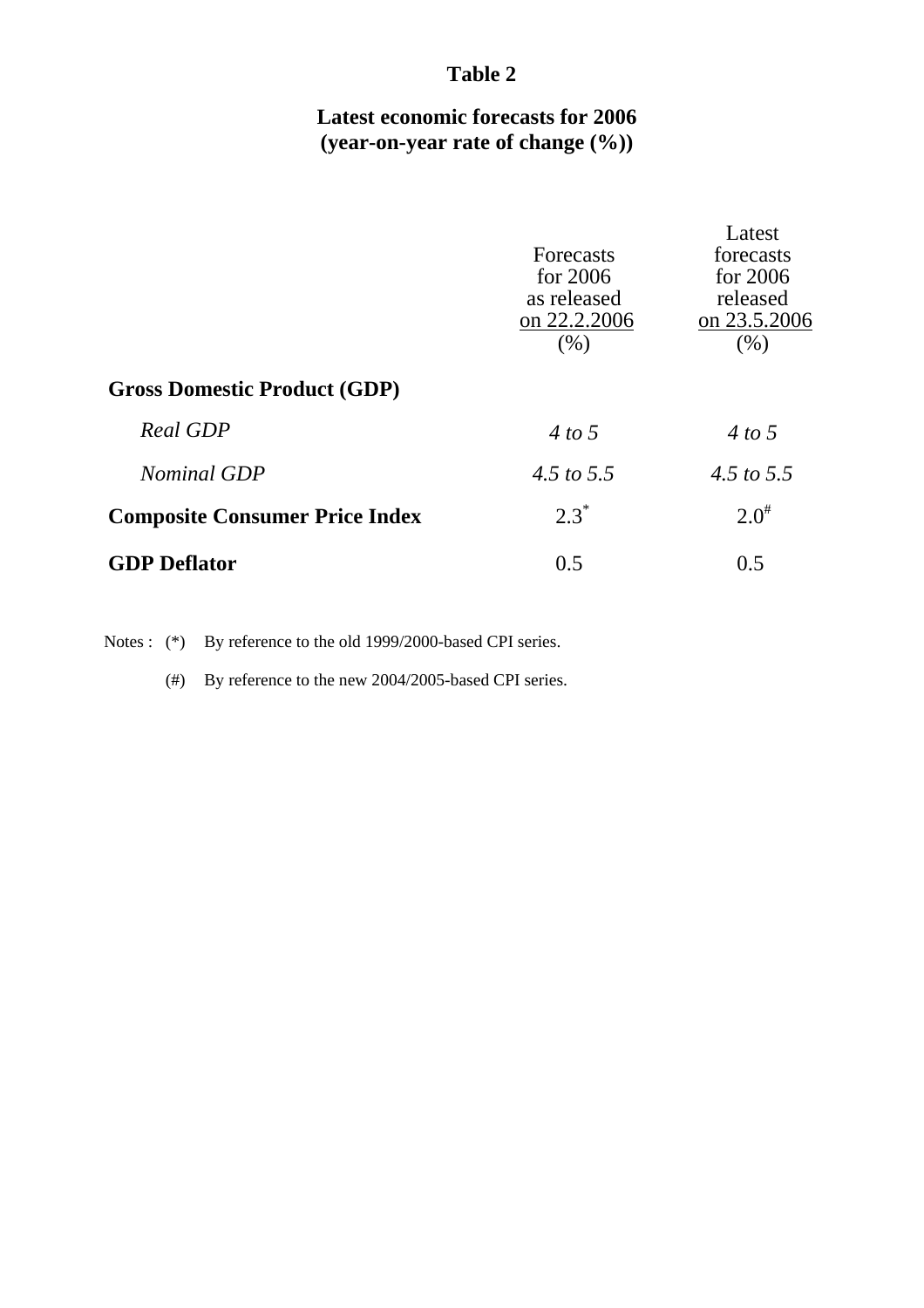## **Table 3**

#### **2006 GDP and price forecasts for Hong Kong put out by selected international organisations and private sector analysts**

|                                                                                                                 |                        |     |                                       | Gross                                         |                          |                                        |                                         |                                                                                  |  |  |
|-----------------------------------------------------------------------------------------------------------------|------------------------|-----|---------------------------------------|-----------------------------------------------|--------------------------|----------------------------------------|-----------------------------------------|----------------------------------------------------------------------------------|--|--|
|                                                                                                                 | Date<br>of release GDP |     | Private<br>consumption<br>expenditure | Domestic<br>fixed capital<br><b>Formation</b> | Total<br><b>Exports</b>  | <b>Exports</b><br>of goods of services | Rate of change<br>in consumer<br>prices | Reference<br>source                                                              |  |  |
| growth rate<br>in<br>real<br>$(\%)$ )<br>(% )<br>terms<br>$\overline{ }$<br><b>International organisations:</b> |                        |     |                                       |                                               |                          |                                        |                                         |                                                                                  |  |  |
| <b>IMF</b>                                                                                                      | Jan<br>2006            | 5.5 | --                                    | $-1$                                          |                          | --                                     | 1.5                                     | Staff Report for the 2005<br>Article IV Consultation<br>Discussions, 6 Jan 2006. |  |  |
|                                                                                                                 | Apr<br>2006            | 5.5 | --                                    | --                                            |                          | --                                     | 1.8                                     | World Economic Outlook,<br>Apr 2006.                                             |  |  |
| ADB                                                                                                             | Apr<br>2006            | 5.5 | --                                    | --                                            | --                       | --                                     | 2.5                                     | <b>Asian Development Outlook</b><br>2006, Apr 2006.                              |  |  |
| World Bank                                                                                                      | Mar<br>2006            | 5.3 | $-$                                   | $-$                                           | $-$                      | --                                     | $- -$                                   | East Asia Update, Mar 2006.                                                      |  |  |
| Private sector analysts:<br>(a) Major local banks                                                               |                        |     |                                       |                                               |                          |                                        |                                         |                                                                                  |  |  |
| <b>HSBC</b>                                                                                                     | Feb<br>2006            | 5.5 | 3.2                                   | 2.5                                           | 4.9                      | 6.4                                    | 2.2                                     | Apple Daily,<br>21 Feb 2006.                                                     |  |  |
|                                                                                                                 | Apr<br>2006            | 5.5 | 3.2                                   | 2.5                                           | $-$                      | --                                     | 2.2                                     | Global Economics,<br>Q2 2006.                                                    |  |  |
| Standard<br>Chartered<br>Bank                                                                                   | Feb<br>2006            | 6   | $-$                                   | $-$                                           | $-$                      | --                                     | 2.5                                     | On The Ground - Asia,<br>21 Feb 2006.                                            |  |  |
| Hang Seng<br>Bank                                                                                               | Dec<br>2005            | 5.3 | 3                                     | 2                                             | 8.5                      | 6.4                                    | 2.3                                     | Hang Seng Economic<br>Monthly, Nov/Dec 2005.                                     |  |  |
|                                                                                                                 | May<br>2006            | 5.3 | $\overline{a}$                        | --                                            | $\sim$                   | $-$                                    | 2.2                                     | Hang Seng Bank,<br>16 May 2006.                                                  |  |  |
| Bank of<br>China (HK)                                                                                           | Dec<br>2005            | 5   | 3.3                                   | 3                                             | 8.5                      | 8                                      | 2.5                                     | Economic Review Monthly,<br>Dec 2005.                                            |  |  |
| Bank of<br>East Asia                                                                                            | Jan<br>2006            | 5.2 | 4.5                                   | $\mathbf{1}$                                  | 9                        | 6                                      | 2.5                                     | Economic Analysis,<br>Jan 2006.                                                  |  |  |
| <b>ABN</b> Amro<br>Bank                                                                                         | Feb<br>2006            | 4.5 | $-$                                   | $-$                                           | $\sim$ $\sim$            | --                                     | 3                                       | Asia Vision,<br>10 Feb 2006.                                                     |  |  |
|                                                                                                                 | May<br>2006            | 5.5 | $-$                                   |                                               |                          |                                        | 2.5                                     | Asia Vision,<br>12 May 2006.                                                     |  |  |
| Citigroup                                                                                                       | Feb<br>2006            | 5   | --                                    | $-$                                           | $\sim$ $\sim$            | $-$                                    | 2.8                                     | Hong Kong Economics,<br>9 Геб 2006.                                              |  |  |
|                                                                                                                 | May<br>2006            | 5.7 | 3.8                                   | 3.8                                           | 10.6                     | 8.2                                    | 2.6                                     | Hong Kong Economics,<br>17 May 2006.                                             |  |  |
| (b) Investment bank                                                                                             |                        |     |                                       |                                               |                          |                                        |                                         |                                                                                  |  |  |
| JP Morgan<br>Chase                                                                                              | Feb<br>2006            | 5.7 | --                                    | $-$                                           |                          | --                                     | 2                                       | JP Morgan Chase,<br>16 Feb 2006.                                                 |  |  |
|                                                                                                                 | May<br>2006            | 5.8 | $-$                                   | --                                            | $-$                      | --                                     | 2.2                                     | JP Morgan Chase,<br>16 May 2006.                                                 |  |  |
| Goldman<br>Sachs Asia                                                                                           | Jan<br>2006            | 5.4 | --                                    | --                                            | $\sim$ $\sim$            | --                                     | 2.8                                     | HK Economic Times,<br>3 Jan 2006.                                                |  |  |
|                                                                                                                 | Feb<br>2006            | 5.8 | $\qquad \qquad -$                     | $-\,-$                                        | $\overline{\phantom{a}}$ | --                                     | 2.4                                     | Asia-Pacific Economics Flash,<br>6 Feb 2006.                                     |  |  |
| Morgan<br>Stanley<br>Asia                                                                                       | <b>Nov</b><br>2005     | 5   | 3                                     | 3                                             | $-$                      | $-$                                    | $\overline{c}$                          | Hong Kong Economics,<br>28 Nov 2005.                                             |  |  |